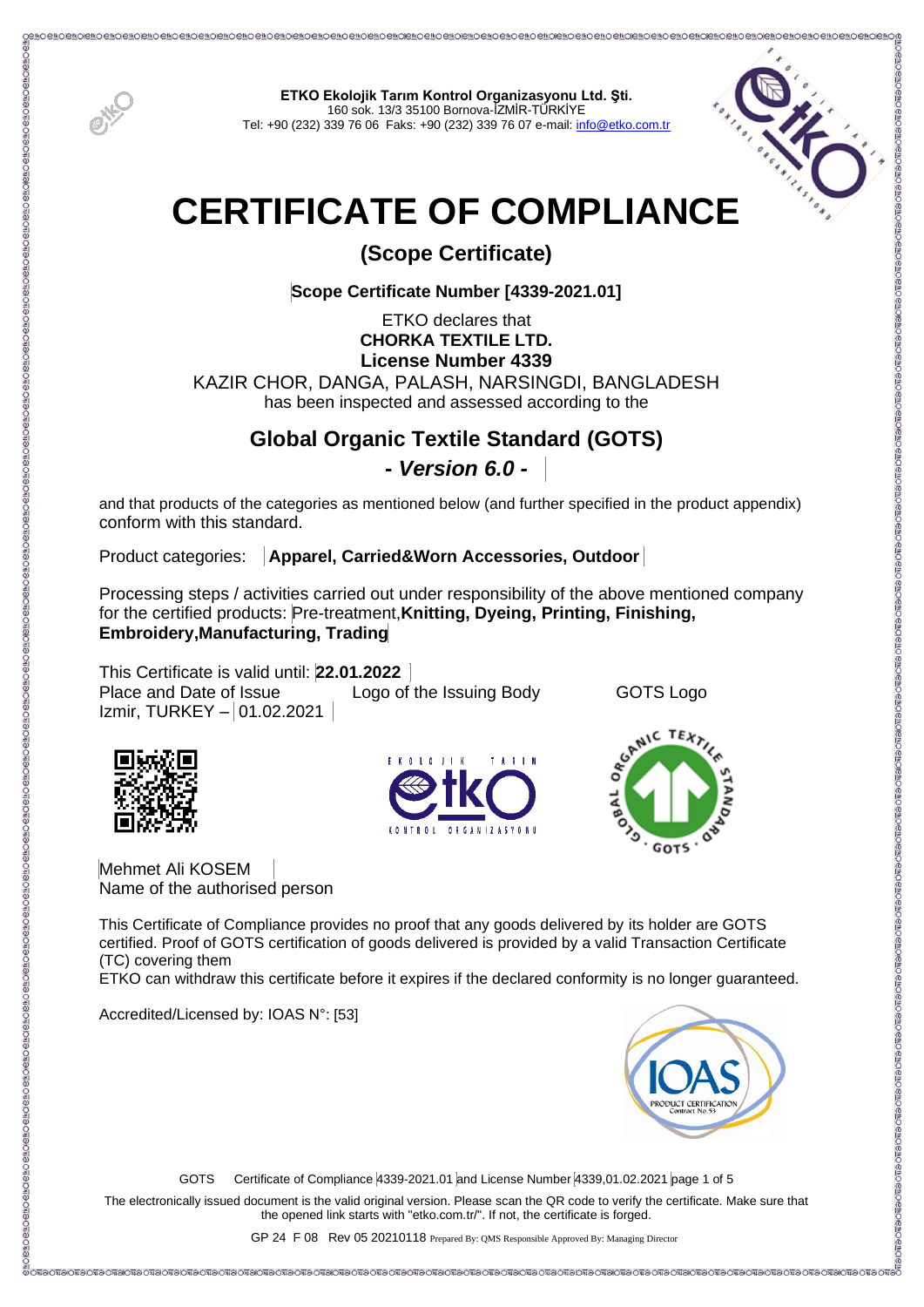

# **ETKO Ekolojik Tarım Kontrol Organizasyonu Ltd. Şti.** 160 sok. 13/3 35100 Bornova-İZMİR-TÜRKİYE

Tel: +90 (232) 339 76 06 Faks: +90 (232) 339 76 07 e-mail[: info@etko.com.tr](mailto:info@etko.com.tr)



CHORKA TEXTILE LTD.

### Global Organic Textile Standard (GOTS) Products Appendix to Certificate No. 4339-2021.01 In specific the certificate covers the following products:

| <b>Product Category</b>        | <b>Product Details</b>                                                                                                                                                                                                                  | <b>Material and Material</b>                                                                                                                                           | Label            |
|--------------------------------|-----------------------------------------------------------------------------------------------------------------------------------------------------------------------------------------------------------------------------------------|------------------------------------------------------------------------------------------------------------------------------------------------------------------------|------------------|
| Men's Apparel(PC0001)          | Overcoats(PD0001)/ Suits(PD0002)/Pants(PD0003)/95-100% Organic Cotton(RM0104)+<br>Sweaters(PD0004)/Shirts(PD0005)/Sleepwear(PD000-5% Elastane(RM0160) / Viscose<br>06)/<br>T-Shirts(PD0007)/Sportswear(PD0008)/<br>Workwear(PD0010)     | <b>Composition</b><br>(RM0238)/Modal(RM0230)/Recycled<br>Polyester(RM0187)/Lyocell(RM0226)/Meta<br>llic Fibers(RM0254)                                                 | arade<br>Organic |
| Women's Apparel(PC0002)        | Overcoats(PD0001)/ Suits(PD0002)/<br>Sweaters(PD0004)/Shirts(PD0005)/Sleepwear(PD000-5% Elastane(RM0160) / Viscose<br>06)/<br>T-Shirts(PD0007)/Sportswear(PD0008)/ Workwear<br>(PD0010)/Dresses(PD0011)                                 | 95-100% Organic Cotton(RM0104)+<br>(RM0238)/Modal(RM0230)/Recycled<br>Polyester(RM0187)/Lyocell(RM0226)/Meta<br>Ilic Fibers (RM0254)                                   | Organic          |
|                                | Children's Apparel (PC0004) Overcoats (PD0001) / Suits (PD0002) /<br>Sweaters(PD0004)/Shirts(PD0005)/Sleepwear(PD000-5% Elastane(RM0160) / Viscose<br>(60)<br>T-Shirts(PD0007)/Sportswear(PD0008)/ Workwear<br>(PD0010)/Dresses(PD0011) | 95-100% Organic Cotton(RM0104)+<br>(RM0238)/Modal(RM0230)/Recycled<br>Polyester(RM0187)/Lyocell(RM0226)/Meta<br>llic Fibers(RM0254)                                    | Organic          |
| Babies' Apparel (PC0003)       | Babies' Clothing(PD0013)<br>Babies' Accessories(PD0014)                                                                                                                                                                                 | 95-100% Organic Cotton(RM0104)+<br>0-5% Elastane(RM0160) / Viscose<br>(RM0238)/Modal(RM0230)/Recycled<br>Polyester(RM0187)/Lyocell(RM0226)/Meta<br>llic Fibers(RM0254) | Organic          |
| Carried<br>Accessories(PC0011) | Bags(PD0024)                                                                                                                                                                                                                            | 95-100% Organic Cotton(RM0104)+<br>0-5% Elastane(RM0160) / Viscose<br>(RM0238)/Modal(RM0230)/Recycled<br>Polyester(RM0187)/Lyocell(RM0226)/Meta<br>llic Fibers(RM0254) | Organic          |
| Worn Accessories(PC0012)       | Gloves(PD0026)/Neckties(PD0027)/<br>Scarves(PD0028)/Handkerchiefs(PD0029)/<br>Hats(PD0030)                                                                                                                                              | 95-100% Organic Cotton(RM0104)+<br>0-5% Elastane(RM0160) / Viscose<br>(RM0238)/Modal(RM0230)/Recycled<br>Polyester(RM0187)/Lyocell(RM0226)/Meta<br>Ilic Fibers(RM0254) | Organic          |
| Outdoor (PC0018)               | Sleeping Bags(PD0044)                                                                                                                                                                                                                   | 95-100% Organic Cotton(RM0104)+<br>0-5% Elastane(RM0160) / Viscose<br>(RM0238)/Modal(RM0230)/Recycled<br>Polyester(RM0187)/Lyocell(RM0226)/Meta<br>llic Fibers(RM0254) | Organic          |

Place and Date of Issue Logo of the Issuing Body GOTS Logo Izmir, TURKEY – 01.02.2021





Name of the authorised person Mehmet Ali KOSEM

GOTS Certificate of Compliance 4339-2021.01 and License Number 4339,01.02.2021 page 2 of 5

The electronically issued document is the valid original version. Please scan the QR code to verify the certificate. Make sure that the opened link starts with "etko.com.tr/". If not, the certificate is forged.

GP 24 F 08 Rev 05 20210118 Prepared By: QMS Responsible Approved By: Managing Director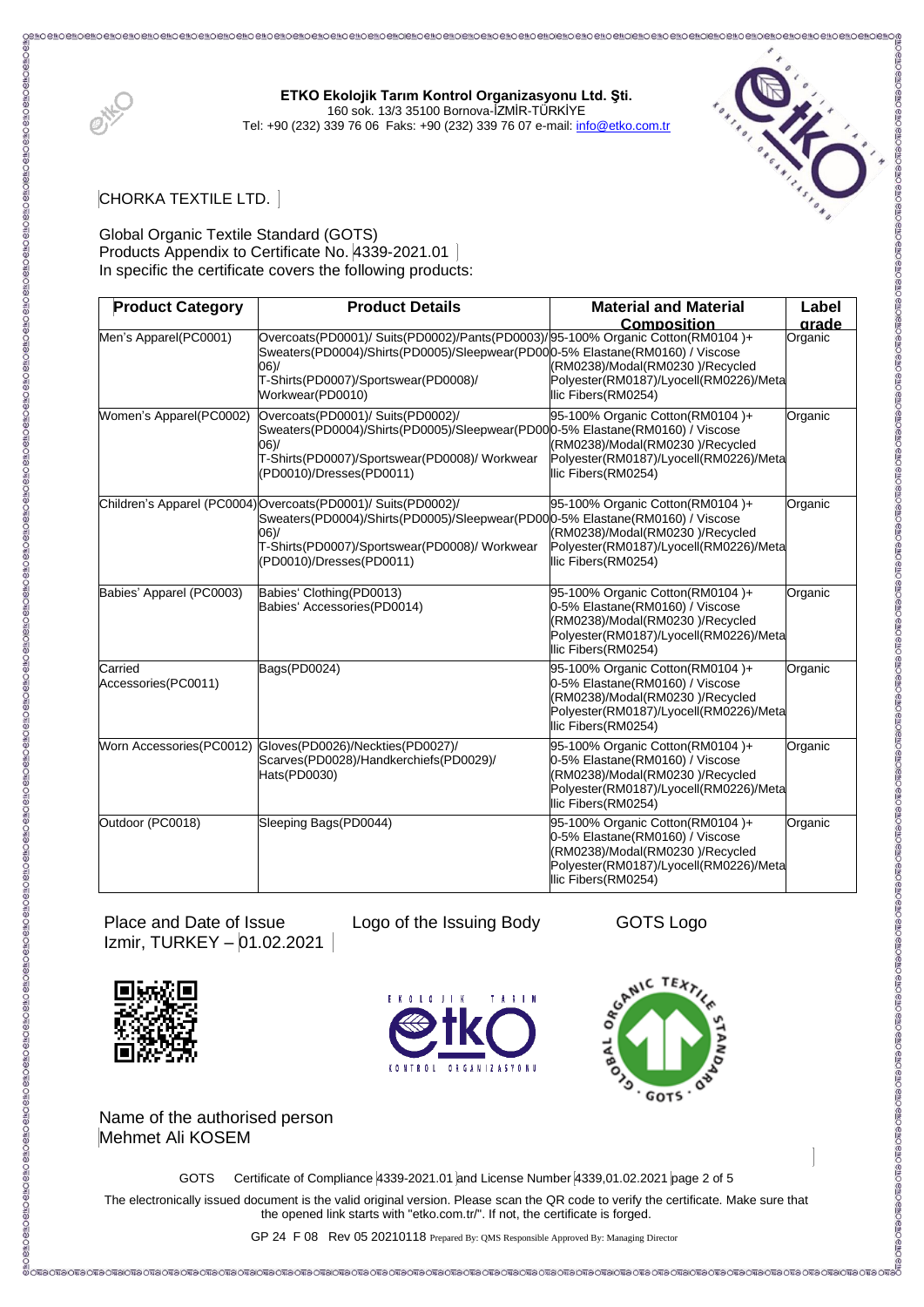# **ETKO Ekolojik Tarım Kontrol Organizasyonu Ltd. Şti.** 160 sok. 13/3 35100 Bornova-İZMİR-TÜRKİYE



Tel: +90 (232) 339 76 06 Faks: +90 (232) 339 76 07 e-mail[: info@etko.com.tr](mailto:info@etko.com.tr)



# CHORKA TEXTILE LTD.

### Global Organic Textile Standard (GOTS) Products Appendix to Certificate No. 4339-2021.01 In specific the certificate covers the following products:

| <b>Product</b>                 | opponio the coltinuate collorate the renorming products<br><b>Product Details</b>                                                                                    | <b>Material and Material</b>                                                                                                                                                     | Label                |
|--------------------------------|----------------------------------------------------------------------------------------------------------------------------------------------------------------------|----------------------------------------------------------------------------------------------------------------------------------------------------------------------------------|----------------------|
| Category                       |                                                                                                                                                                      | <b>Composition</b>                                                                                                                                                               | grade                |
| Men's Apparel(PC0001)          | Overcoats(PD0001)/ Suits(PD0002)/Pants(PD0003)/<br>Sweaters(PD0004)/Shirts(PD0005)/Sleepwear(PD0006)/<br>T-Shirts(PD0007)/Sportswear(PD0008)/Workwear(PD0010)        | 70-94 % Organic Cotton(RM0104)+<br>0-30% Recycled Polyester(RM0187)+<br>0-10% Elastane(RM0160) /<br>Viscose(RM0238)/Modal(RM0230)/<br>Lyocell(RM0226)/Metallic<br>Fibers(RM0254) | Made with<br>Organic |
| Women's<br>Apparel(PC0002)     | Overcoats(PD0001)/ Suits(PD0002)/<br>Sweaters(PD0004)/Shirts(PD0005)/Sleepwear(PD0006)/<br>T-Shirts(PD0007)/Sportswear(PD0008)/ Workwear<br>(PD0010)/Dresses(PD0011) | 70-94 % Organic Cotton(RM0104)+<br>0-30% Recycled Polyester(RM0187)+<br>0-10% Elastane(RM0160) /<br>Viscose(RM0238)/Modal(RM0230)/<br>Lyocell(RM0226)/Metallic<br>Fibers(RM0254) | Made with<br>Organic |
| Children's Apparel<br>(PC0004) | Overcoats(PD0001)/ Suits(PD0002)/<br>Sweaters(PD0004)/Shirts(PD0005)/Sleepwear(PD0006)/<br>T-Shirts(PD0007)/Sportswear(PD0008)/ Workwear<br>(PD0010)/Dresses(PD0011) | 70-94 % Organic Cotton(RM0104)+<br>0-30% Recycled Polyester(RM0187)+<br>0-10% Elastane(RM0160) /<br>Viscose(RM0238)/Modal(RM0230)/<br>Lyocell(RM0226)/Metallic<br>Fibers(RM0254) | Made with<br>Organic |
| Babies' Apparel<br>(PC0003)    | Babies' Clothing(PD0013)<br>Babies' Accessories(PD0014)                                                                                                              | 70-94 % Organic Cotton(RM0104)+<br>0-30% Recycled Polyester(RM0187)+<br>0-10% Elastane(RM0160) /<br>Viscose(RM0238)/Modal(RM0230)/<br>Lyocell(RM0226)/Metallic<br>Fibers(RM0254) | Made with<br>Organic |
| Carried<br>Accessories(PC0011) | Bags(PD0024)                                                                                                                                                         | 70-94 % Organic Cotton(RM0104)+<br>0-30% Recycled Polyester(RM0187)+<br>0-10% Elastane(RM0160) /<br>Viscose(RM0238)/Modal(RM0230)/<br>Lyocell(RM0226)/Metallic<br>Fibers(RM0254) | Made with<br>Organic |
| Worn<br>Accessories(PC0012)    | Gloves(PD0026)/Neckties(PD0027)/<br>Scarves(PD0028)/Handkerchiefs(PD0029)/<br>Hats(PD0030)                                                                           | 70-94 % Organic Cotton(RM0104)+<br>0-30% Recycled Polyester(RM0187)+<br>0-10% Elastane(RM0160) /<br>Viscose(RM0238)/Modal(RM0230)/<br>Lyocell(RM0226)/Metallic<br>Fibers(RM0254) | Made with<br>Organic |
| Outdoor (PC0018)               | Sleeping Bags(PD0044)                                                                                                                                                | 70-94 % Organic Cotton(RM0104)+<br>0-30% Recycled Polyester(RM0187)+<br>0-10% Elastane(RM0160) /<br>Viscose(RM0238)/Modal(RM0230)/<br>Lyocell(RM0226)/Metallic<br>Fibers(RM0254) | Made with<br>Organic |

Place and Date of Issue Logo of the Issuing Body GOTS Logo Izmir, TURKEY – 01.02.2021



Name of the authorised person Mehmet Ali KOSEM

ୁଞ୍ଚା<br>ଡି ଠକ୍ଷା ତାଙ୍କ ଠକ୍ଷା ଓ ଦକ୍ଷା ତାଙ୍କ ଠକ୍ଷା ତାଙ୍କ ଠକ୍ଷା ତାଙ୍କ ଠକ୍ଷା ତାଙ୍କ ଠକ୍ଷା ତାଙ୍କ ଠକ୍ଷା ତାଙ୍କ ଠକ୍ଷା ତାଙ୍କ ଠକ୍

GOTS Certificate of Compliance 4339-2021.01 and License Number 4339,01.02.2021 page 3 of 5

The electronically issued document is the valid original version. Please scan the QR code to verify the certificate. Make sure that the opened link starts with "etko.com.tr/". If not, the certificate is forged.

GP 24 F 08 Rev 05 20210118 Prepared By: QMS Responsible Approved By: Managing Director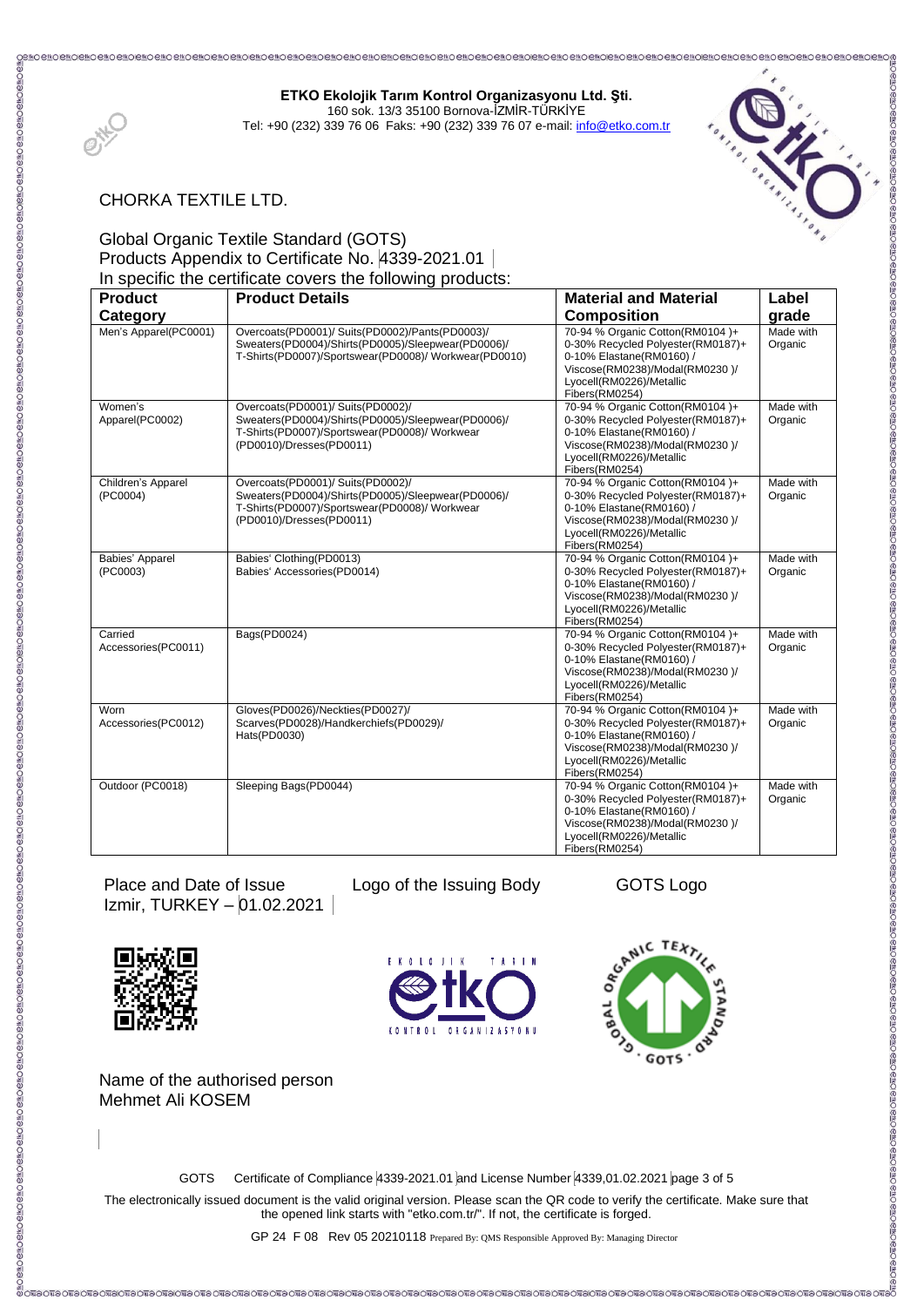

**ETKO Ekolojik Tarım Kontrol Organizasyonu Ltd. Şti.** 160 sok. 13/3 35100 Bornova-İZMİR-TÜRKİYE Tel: +90 (232) 339 76 06 Faks: +90 (232) 339 76 07 e-mail[: info@etko.com.tr](mailto:info@etko.com.tr)



CHORKA TEXTILE LTD.]

#### Global Organic Textile Standard (GOTS) **Facility Appendix to Certificate no. 4339-2021.01**

Under the scope of this certificate the following facilities have been inspected and assessed. The listed processing steps/activities conform with the corresponding criteria of the Global Organic Textile Standard (GOTS) for the certified products:

| Name of<br><b>Facility</b>                     | <b>Address of Operation</b>                                                              | Processing steps / activities                                                                       | Type of<br><b>Relation</b><br>(Main/<br>Facility) |
|------------------------------------------------|------------------------------------------------------------------------------------------|-----------------------------------------------------------------------------------------------------|---------------------------------------------------|
| CHORKA TEXTILE<br>LTD.                         | KAZIRCHOR, DANGA, PALASH,<br>NARSINGDI, BANGLADESH.                                      | Manufacturing(PR0016), Printing(PR0023),<br>Embroidery(PR0009), Trading(PR0030)                     | Main                                              |
| <b>HABIGONJ</b><br><b>TEXTILES LTD.</b>        | OLIPUR, SHAYESTAGONJ, HABIGONJ,<br>BANGLADESH.                                           | Knitting(Pr0015), Pre-Treatment(Pr0021)<br>Dyeing(Pr0008)<br>Printing (Pr0023)<br>Finishing(Pr0012) | Facility                                          |
| PAKIZA WOVEN<br><b>FASHION LTD</b>             | KHORDO, NOWAPARA RASULPUR,<br>NARSHINGDI SADAR, NARSHINGDI,<br><b>BANGLADESH</b>         | Pre-Treatment(Pr0021) Dyeing(Pr0008)<br>Finishing(Pr0012)                                           | Facility                                          |
| THERMAX YARN<br>DYEING LTD.                    | KARARDI, SHIBPUR, NARSHINGDI,<br><b>BANGLADESH</b>                                       | Pre-Treatment(Pr0021) Dyeing(Pr0008)<br>Finishing(Pr0012)                                           | Facility                                          |
| M. N. S.<br><b>GARMENTS</b><br><b>PRINTING</b> | HOUSE#12. ROAD#03. UNIT#3.<br>BLOCK#B, SUNONERTAK, RAZABARI,<br>TURAG, DHAKA, BANGLADESH | Printing (Pr0023)                                                                                   | Facility                                          |
| <b>SIM FABRICS</b><br>LTD.                     | THAKURBARITEAC, MASUMABATH,<br>BHULTA, RUPGANJ, NARAYANGANJ                              | Printing (Pr0023)                                                                                   | Facility                                          |

Place and Date of Issue Logo of the Issuing Body GOTS Logo Izmir, TURKEY - 01.02.2021



l. Name of the authorised person Mehmet Ali KÖSEM QR CODE





GOTS Certificate of Compliance 4339-2021.01 and License Number 4339,01.02.2021 page 4 of 5

The electronically issued document is the valid original version. Please scan the QR code to verify the certificate. Make sure that the opened link starts with "etko.com.tr/". If not, the certificate is forged.

 GP 24 F 08 Rev 05 20210118 Prepared By: QMS Responsible Approved By: Managing Director